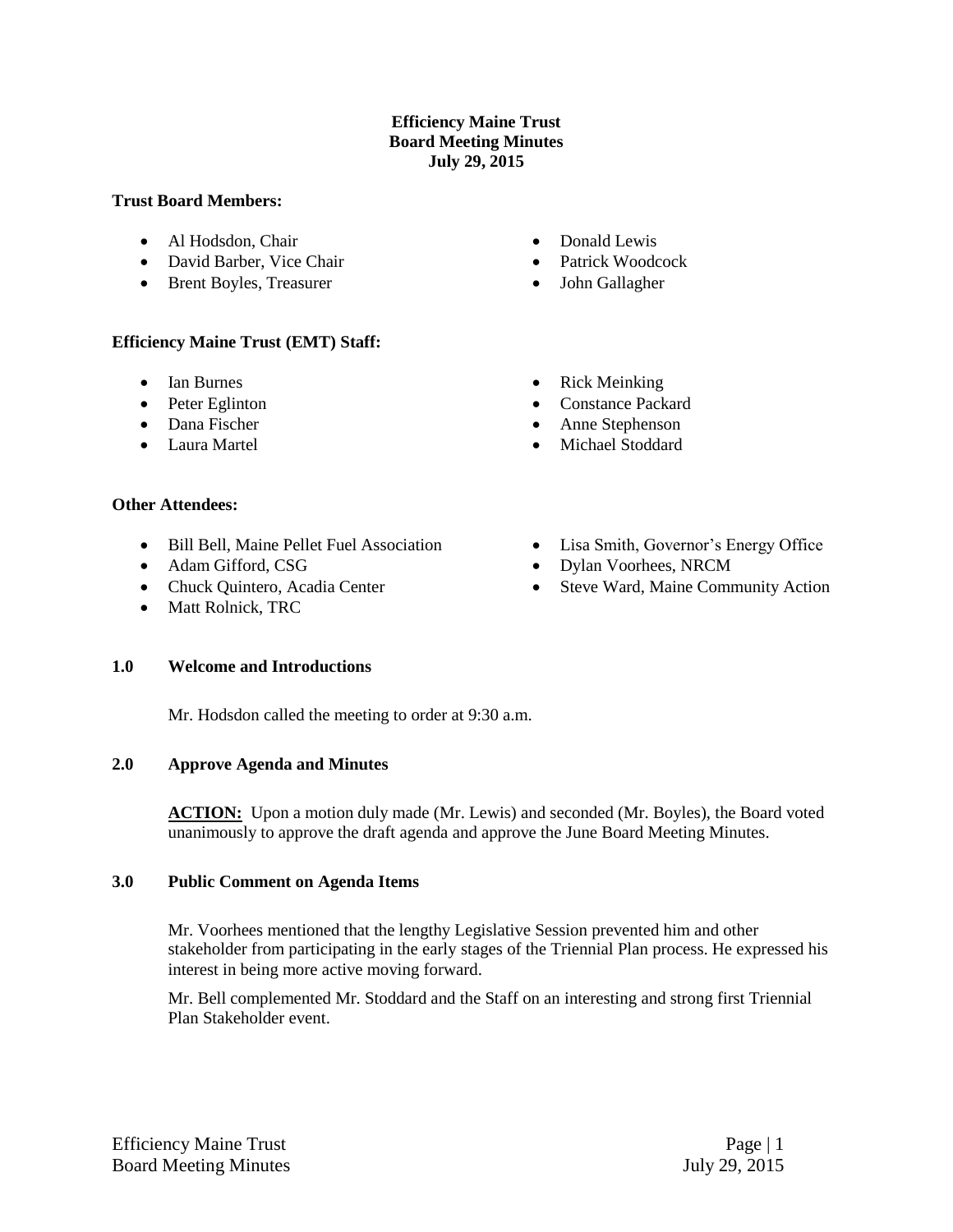### **4.0 Executive Director's Report**

Mr. Stoddard summarized and distributed copies of the Executive Director's Report. Following are particular activities that he highlighted during his presentation:

- A recently published independent report by the Analysis Group shows significantly cost-effective results in Maine from RGGI investments (see [http://www.analysisgroup.com/uploadedfiles/content/insights/publishing/analysis\\_group](http://www.analysisgroup.com/uploadedfiles/content/insights/publishing/analysis_group_rggi_report_july_2015.pdf) [\\_rggi\\_report\\_july\\_2015.pdf](http://www.analysisgroup.com/uploadedfiles/content/insights/publishing/analysis_group_rggi_report_july_2015.pdf) ).
- Staff is closely monitoring call center operations as the transition to a new provider has faced a number of technical issues over the past month.
- Staff and the Governor's Energy Office had a successful On-Site SEP Monitoring visit with U.S. Department of Energy, including discussions about ongoing Efficiency Maine incentive and financing programs.
- Preliminary FY2015 results for the Business Incentive Program show lower than expected participation in the natural gas measures. Staff is exploring alternative approaches and related outreach in the new fiscal year.
- The Multifamily Program will be integrated with the Business Incentive Program to provide a more consistent approach to incentives and program delivery across all commercial building types.
- Incentivizing technical assistance studies under the Large Customer Program has led to a number of good, well-designed energy savings projects.
- The Home Energy Savings Program had a solid year. Pellet boiler applications have slowed recently due to the drop in the price of oil, but numbers for other measures are up now that the lull at the end of the winter has passed. The HESP team is planning on increased marketing at the end of the summer.
- Low Income Initiatives have been a particular focus of stakeholder comments during the early stages of the Triennial Plan process; Staff is exploring alternative delivery mechanisms for Low Income Initiatives.
- Staff is currently exploring the launch of a few Innovation pilots, including a test of commercial financing for business prescriptive measures, and is seeking input from the Board and stakeholders.

# **5.0 Committee Reports**

(a) Finance Committee

### **i. Financial Reports**

Mr. Boyles referred to the Financial Reports provided in the packets as well as the accompanying memo from Ms. Packard. Mr. Boyles added that the Long Term Contract appears as "under-collected" revenue but that the Trust only receives this revenue for eligible projects under commitment by June 30, 2015.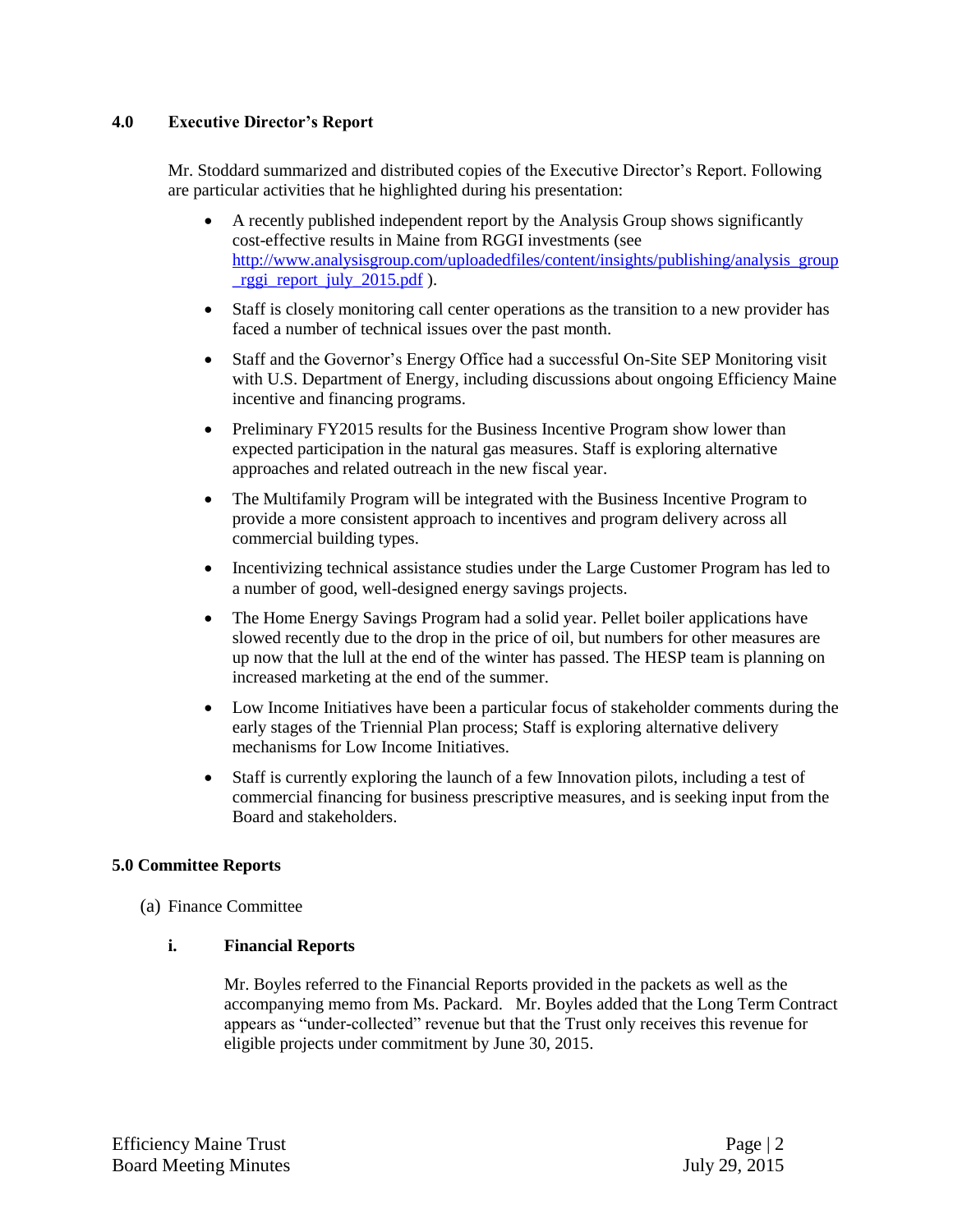### **ii. APPROVE FY2016 Budget Amendment**

Mr. Boyles introduced a budget amendment to re-allocate a portion of the Large Customer Program budget to the Business Incentive Program budget in order to cover Business Incentive Program commitments made in FY2015 and to gradually reintroduce limited prescriptive lighting measures for the commercial and industrial sector. Mr. Woodcock added that he had shared some concerns with the Program Committee about this budget allocation and repeated that he hoped that Staff would develop a process to alert the Program Committee about future significant programmatic changes that may impact the budget. Mr. Woodcock asked that the proposed budget allocation be accompanied by an effort to explore loan products for energy efficient investments in the business sector. Mr. Stoddard agreed that the Staff would pursue this suggestion and added that the Program Committee will continue to be a good venue for the Board members to share their experience from the industry and discuss programs in greater detail. Mr. Gallagher shared that several efforts were underway at MaineHousing to help staff be more nimble to react to changes in the marketplace, and that a similar process might be helpful to Efficiency Maine. He added that he was an advocate for loans.

Mr. Woodcock proposed an amendment to explore loan options; Mr. Hodsdon suggested taking it up as a separate motion.

ACTION: Upon a motion duly made (Mr. Boyles) and seconded (Mr. Lewis), the Board voted (5 approved; Mr. Woodcock voted nay) to approve transferring \$2.22 million from the Conservation Fund Large Customer Program to the Conservation Fund Business Incentive Program for the purpose of covering BIP commitments made in FY2015 and gradually reintroducing limited prescriptive lighting measures for the commercial and industrial (C&I) sector.

ACTION: Upon a motion duly made (Mr. Woodcock) and seconded (Mr. Lewis), the Board voted unanimously to instruct the Staff to present business loan product options to the Board at the October 2015 Board Meeting.

# **(b) Program Committee**

# **i. REPORT of Residential Baseline Study**

Ms. Martel presented an overview of the Residential Baseline Study currently underway which is evaluating the magnitude of residential potential and identifying target measures. The study is characterizing Maine's single-family housing stock including age, type, building envelope, central and space heating technologies, and other characteristics. The results of the study will also be used in the on-going work to define weatherization targets.